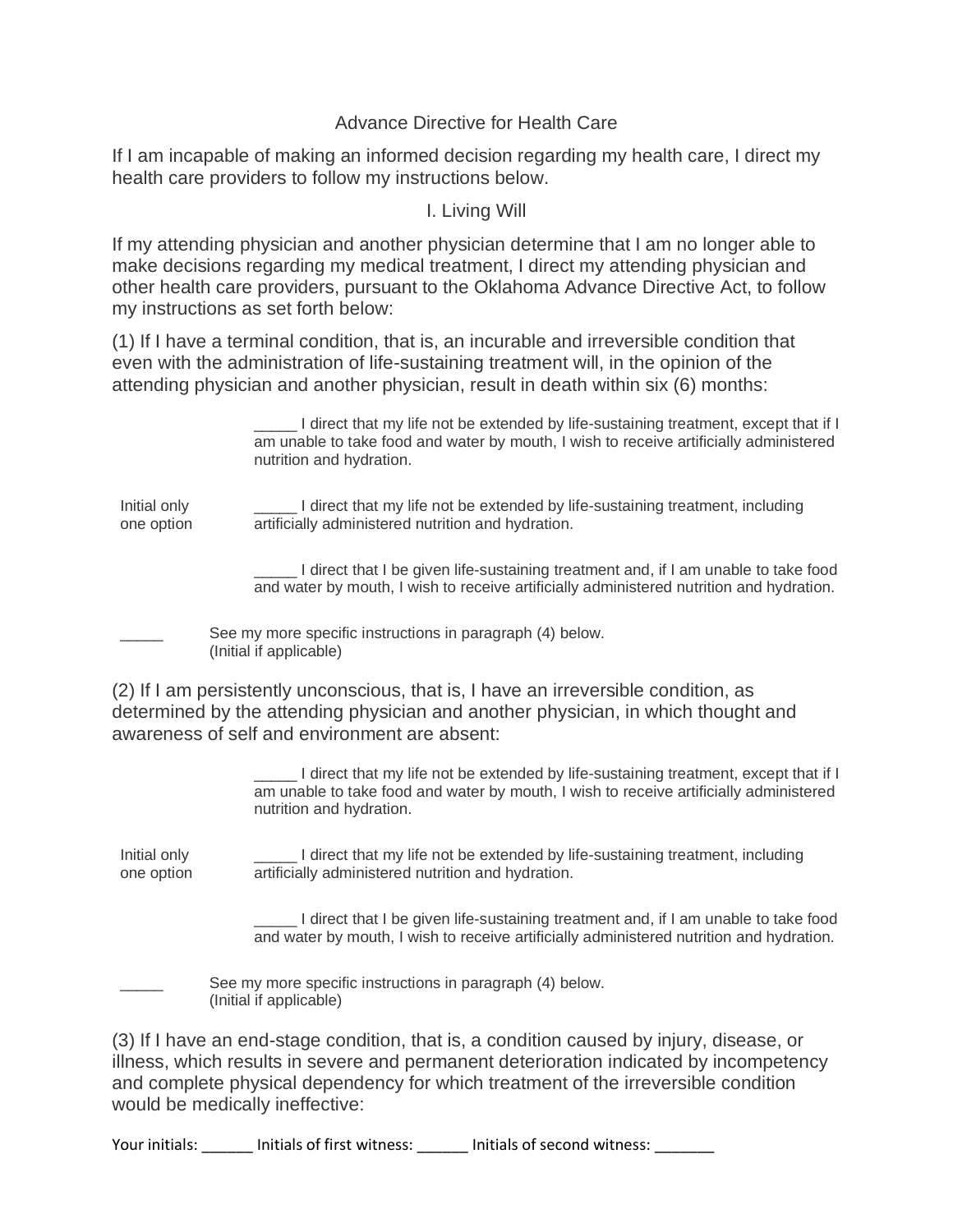I direct that my life not be extended by life-sustaining treatment, except that if I am unable to take food and water by mouth, I wish to receive artificially administered nutrition and hydration. Initial only one option \_\_\_\_\_ I direct that my life not be extended by life-sustaining treatment, including artificially administered nutrition and hydration. I direct that I be given life-sustaining treatment and, if I am unable to take food and water by mouth, I wish to receive artificially administered nutrition and hydration. See my more specific instructions in paragraph (4) below. (Initial if applicable)

(4) OTHER. Here you may:

(a) describe other conditions in which you would want life-sustaining treatment or artificially administered nutrition and hydration provided, withheld, or withdrawn,

(b) give more specific instructions about your wishes concerning life-sustaining treatment or artificially administered nutrition and hydration if you have a terminal condition, are persistently unconscious, or have an end-stage condition, or

\_\_\_\_\_\_\_\_\_\_\_\_\_\_\_\_\_\_\_\_\_\_\_\_\_\_\_\_\_\_\_\_\_\_\_\_\_\_\_\_\_\_\_\_\_\_\_\_\_\_\_\_\_\_\_\_\_\_\_\_\_\_\_\_\_\_\_\_\_\_

\_\_\_\_\_\_\_\_\_\_\_\_\_\_\_\_\_\_\_\_\_\_\_\_\_\_\_\_\_\_\_\_\_\_\_\_\_\_\_\_\_\_\_\_\_\_\_\_\_\_\_\_\_\_\_\_\_\_\_\_\_\_\_\_\_\_\_\_\_\_

\_\_\_\_\_\_\_\_\_\_\_\_\_\_\_\_\_\_\_\_\_\_\_\_\_\_\_\_\_\_\_\_\_\_\_\_\_\_\_\_\_\_\_\_\_\_\_\_\_\_\_\_\_\_\_\_\_\_\_\_\_\_\_\_\_\_\_\_\_\_

\_\_\_\_\_\_\_\_\_\_\_\_\_\_\_\_\_\_\_\_\_\_\_\_\_\_\_\_\_\_\_\_\_\_\_\_\_\_\_\_\_\_\_\_\_\_\_\_\_\_\_\_\_\_\_\_\_\_\_\_\_\_\_\_\_\_\_\_\_\_

\_\_\_\_\_\_\_\_\_\_\_\_\_\_\_\_\_\_\_\_\_\_\_\_\_\_\_\_\_\_\_\_\_\_\_\_\_\_\_\_\_\_\_\_\_\_\_\_\_\_\_\_\_\_\_\_\_\_\_\_\_\_\_\_\_\_\_\_\_\_

\_\_\_\_\_\_\_\_\_\_\_\_\_\_\_\_\_\_\_\_\_\_\_\_\_\_\_\_\_\_\_\_\_\_\_\_\_\_\_\_\_\_\_\_\_\_\_\_\_\_\_\_\_\_\_\_\_\_\_\_\_\_\_\_\_\_\_\_\_\_

(c) do both of these:

Initial

\_\_\_\_\_\_\_

II. My Appointment of My Health Care Proxy

If my attending physician and another physician determine that I am no longer able to make decisions regarding my medical treatment, I direct my attending physician and other health care providers pursuant to the Oklahoma Advance Directive Act to follow the instructions of \_\_\_\_\_\_\_\_\_\_\_\_\_\_\_\_\_\_\_\_\_\_\_\_\_\_\_\_\_\_\_\_\_\_\_\_\_\_\_\_\_\_\_\_\_\_\_\_\_, whom

I appoint as my health care proxy. If my health care proxy is unable or unwilling to serve, I appoint

as my alternate health care proxy with the same authority. My health care proxy is authorized to make whatever medical treatment decisions I could make if I were able, except that decisions regarding life-sustaining treatment and artificially administered

\_\_\_\_\_\_\_\_\_\_\_\_\_\_\_\_\_\_\_\_\_\_\_\_\_\_\_\_\_\_\_\_\_\_\_\_\_\_\_\_\_\_\_\_\_\_\_\_\_\_\_\_\_\_\_\_\_\_\_\_\_\_\_\_\_\_\_\_\_\_

Your initials: entitials of first witness: entitials of second witness: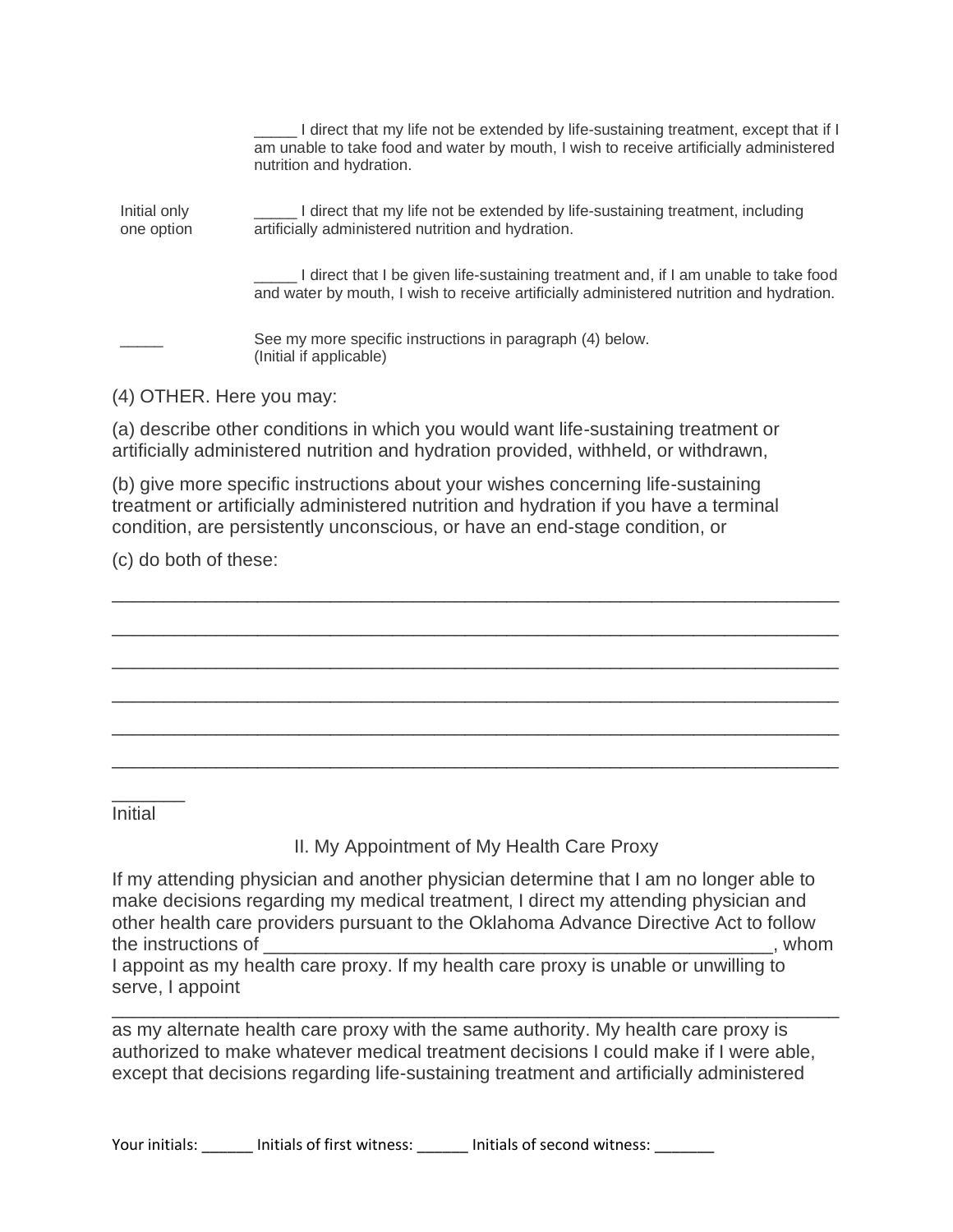nutrition and hydration can be made by my health care proxy or alternate health care proxy only as I have indicated in the foregoing sections.

If I fail to designate a health care proxy in this section, I am deliberately declining to designate a health care proxy.

## III. Anatomical Gifts

Pursuant to the provisions of the Uniform Anatomical Gift Act, I direct that at the time of my death my entire body or designated body organs or body parts be donated for purposes of:

(Initial all that apply)

\_\_\_\_\_ transplantation

\_\_\_\_\_ therapy

\_\_\_\_\_ advancement of medical science, research, or education

\_\_\_\_\_ advancement of dental science, research, or education

Death means either irreversible cessation of circulatory and respiratory functions or irreversible cessation of all functions of the entire brain, including the brain stem. If I initial the "yes" line below, I specifically donate:

My entire body

or

The following body organs or parts:

| lungs        | liver        |
|--------------|--------------|
| pancreas     | heart        |
| kidneys      | brain        |
| skin         | bones/marrow |
| blood/fluids | tissue       |
|              |              |

eyes/cornea/lens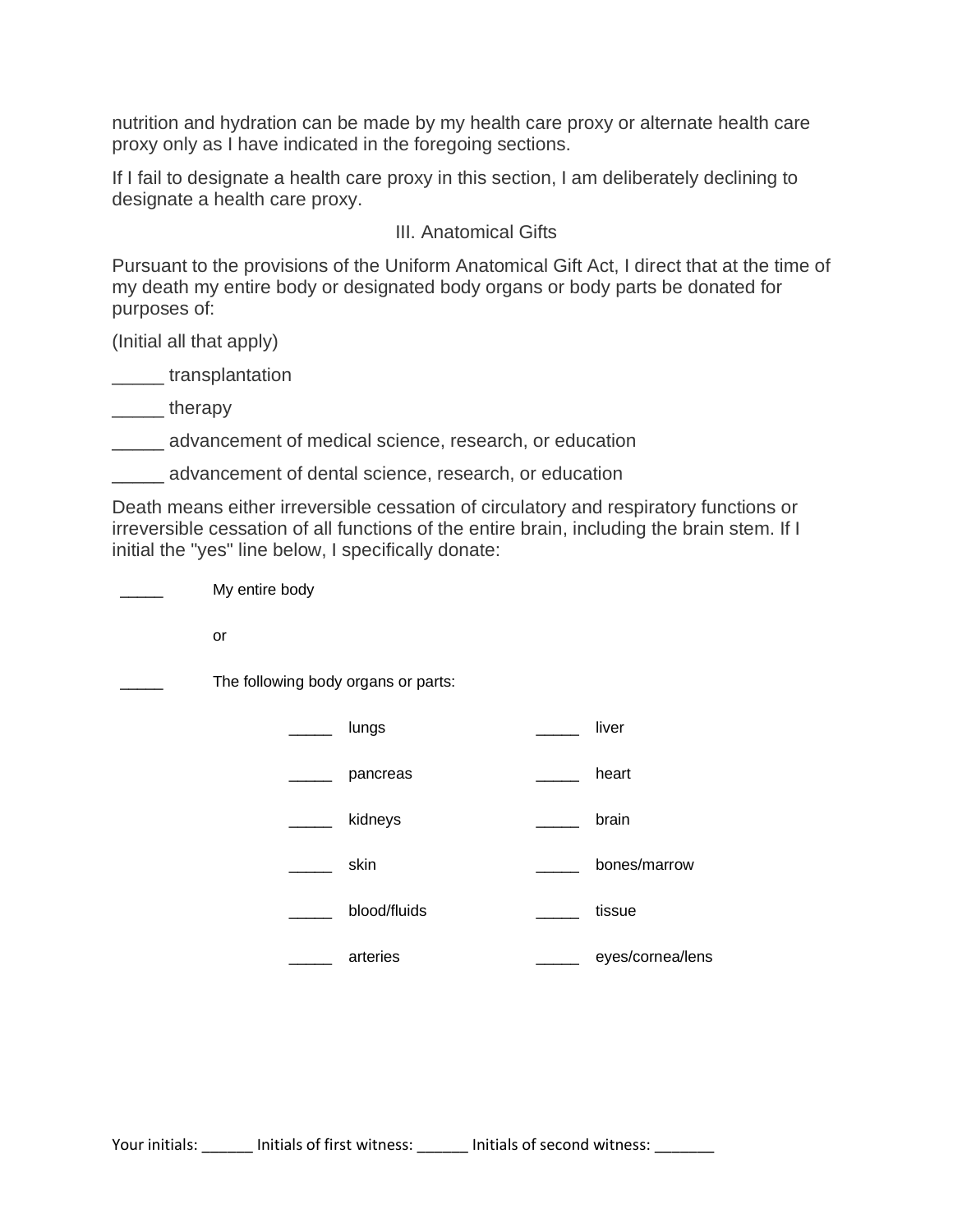## IV. General Provisions

a. I understand that I must be eighteen (18) years of age or older to execute this form.

b. I understand that my witnesses must be eighteen (18) years of age or older and shall not be related to me and shall not inherit from me.

c. I understand that if I have been diagnosed as pregnant and that diagnosis is known to my attending physician, I will be provided with life-sustaining treatment and artificially administered hydration and nutrition unless I have, in my own words, specifically authorized that during a course of pregnancy, life-sustaining treatment and/or artificially administered hydration and/or nutrition shall be withheld or withdrawn.

d. In the absence of my ability to give directions regarding the use of life-sustaining procedures, it is my intention that this advance directive shall be honored by my family and physicians as the final expression of my legal right to choose or refuse medical or surgical treatment including, but not limited to, the administration of life-sustaining procedures, and I accept the consequences of such choice or refusal.

e. This advance directive shall be in effect until it is revoked.

f. I understand that I may revoke this advance directive at any time.

g. I understand and agree that if I have any prior directives, and if I sign this advance directive, my prior directives are revoked.

h. I understand the full importance of this advance directive and I am emotionally and mentally competent to make this advance directive.

i. I understand that my physician(s) shall make all decisions based upon his or her best judgment applying with ordinary care and diligence the knowledge and skill that is possessed and used by members of the physician's profession in good standing engaged in the same field of practice at that time, measured by national standards.

Signed this \_\_\_\_\_\_ day of \_\_\_\_\_\_\_\_\_\_\_\_\_\_, 20 \_\_\_\_\_.

\_\_\_\_\_\_\_\_\_\_\_\_\_\_\_\_\_\_\_\_\_\_\_\_\_\_\_\_\_\_\_\_\_\_\_ (Signature)

City of

\_\_\_\_\_\_\_\_\_\_\_\_\_\_\_\_\_\_\_\_\_\_\_\_\_\_\_\_\_\_\_\_\_\_\_ County, Oklahoma

\_\_\_\_\_\_\_\_\_\_\_\_\_\_\_\_\_\_\_\_\_\_\_\_\_\_\_\_\_\_\_\_\_\_\_ Date of birth

\_\_\_\_\_\_\_\_\_\_\_\_\_\_\_\_\_\_\_\_\_\_\_\_\_\_\_\_\_\_\_\_\_\_\_\_\_\_\_ (Optional for identification purposes)

\_\_\_\_\_\_\_\_\_\_\_\_\_\_\_\_\_\_\_\_\_\_\_\_\_\_\_\_\_\_\_\_\_\_\_

Your initials: \_\_\_\_\_\_ Initials of first witness: \_\_\_\_\_\_ Initials of second witness: \_\_\_\_\_\_\_